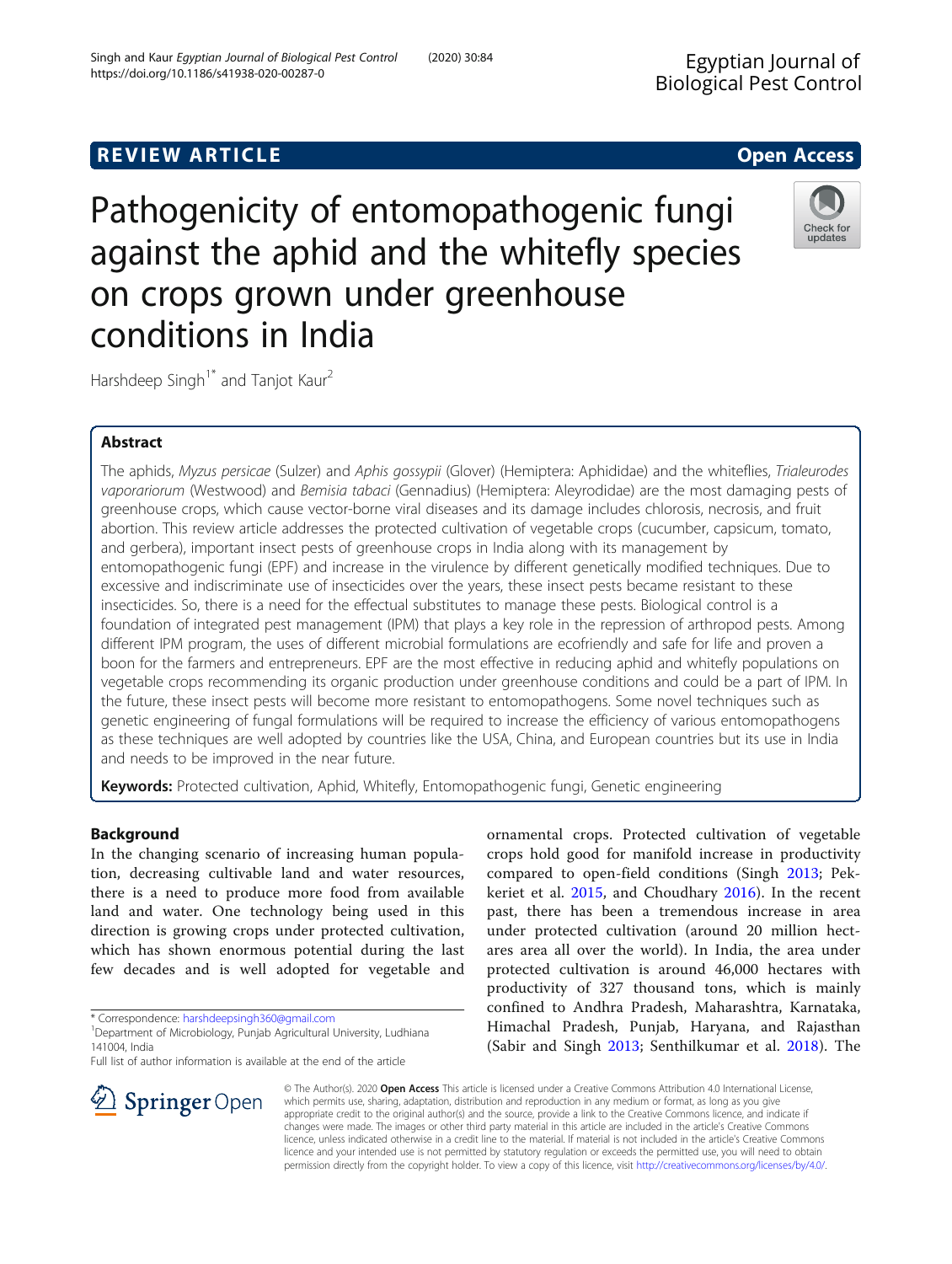farmers are growing vegetables, flowers, and other high-value crops under the protected environment and earn high profit. Among the vegetables, capsicum, chili, cucumber, tomato, and brinjal are the main crops grown under protected environment. The productions of these crops are greatly influenced by the insect pests (Vashishth 2009 and Sood et al. [2012a](#page-8-0)). The whitefly, Trialeurodes vaporariorum (Westwood) and Bemisia tabaci (Gennadius); red spider mite, Tetranychus ludeni (Zacher) and T. urticae (Koch); serpentine leaf miner, Liriomyza trifoli (Burgess); Polyphagotarsonemus latus (Banks); thrips, Franklinella ocidentalis (Pergande); Scirtothrips dorsalis (Hood); tobacco caterpillar, Spodoptera litura (Fabricius) and aphid, Aphis gossypii (Glover) and Myzus persicae (Sulzer) are economic pests infest crops under protected cultivation (Sood et al. [2018](#page-8-0); Singh and Joshi [2020](#page-7-0)). Among these, the aphids, M. persicae and A. gossypii (Hemiptera: Aphididae) and the whitefly, T. vaporariorum and B. tabaci (Hemiptera: Aleyrodidae) are the major insect pests, which cause vector borne viral diseases and their damage includes chlorosis, necrosis, wilting, stunting, flower and fruit abortion, leaf distortion, and defoliation (Sayed et al. [2019\)](#page-7-0). Due to the availability of favorable environmental conditions under protected cultivation, the management of these pests is quite challenging. It is mainly done by chemical pesticides but due to excessive and indiscriminate use of these pesticides, insect pests become resistant against them. Additionally, inauspicious effects of chemical insecticide residues on the crop (Van Lenteren [2000](#page-8-0)), killing of non-target organisms (Pilkington et al. [2010\)](#page-7-0), and development of resistance to pesticides (Sood and Sood [2005;](#page-8-0) Pappas et al. [2013](#page-7-0)) are linked with its excessive use.

Various parasitoids, predators, pathogens, and botanicals are being exploited for the management of these pests (Ali et al. [2017](#page-6-0) and Ullah et al. [2019](#page-8-0)). Entomopathogenic fungi (EPF) have been identified as potential control agents against aphids and the whitefly species under protected conditions (Saito and Sugiyama [2005\)](#page-7-0). Beauveria bassiana (Balsamo) Vuillemin, Lecanicillium lecanii (Zimmerman), Metarhizium anisopliae (Metsch.), and Paecilomyces fumosoroseus (Wize) are the key tools for the management of various agricultural insect pests, including whiteflies, mealy bugs, aphids and thrips in outdoor and greenhouse crops (Wraight et al. [2000;](#page-8-0) Daniel and Wyss [2010;](#page-6-0) Shah and Shukla [2014](#page-7-0)).

This review will elucidate the fundamental information on the crops grown under protected conditions; discuss major insect pests of crops grown under protected cultivation in India along with its management with the use of different commercial and indigenous fungal formulations and genetically engineered entomopathogens.

### Protected cultivation of vegetable crops in India

The concept of protected cultivation came into existence in seventeenth century when natives of Netherlands and England used artificial structures (similar to polyhouse structures) to produce the crop under adequate climatic conditions (Janick et al. [2007\)](#page-6-0). In today's world, the Netherlands is forefront in the production of largecapacity polyhouses to enhance the crop yield and quality (Muijzenberg and Erwin [1980](#page-7-0)). The adoption of new agricultural techniques is foremost in the agriculture leading countries to produce the crop with high quality and revenue from low-cost investment. The uses of various agricultural approaches put India out of frontier (Navale et al. [2003](#page-7-0) and Kanzaria et al. [2017](#page-6-0)). The protected cultivation includes growing crops under polyhouse, greenhouse, net house which are made up of materials like acrylic, polycarbonate, polyethylene which help to protect the crops from environmental factors. Nowadays, India is becoming popular for protected cultivation among the farmers and entrepreneurship because of its profitability and sustainability. Protected cultivation is the most important way to produce a large variety of horticultural crops, including tomato, capsicum, cucumber, and other vegetable crops (Sabir and Singh [2013\)](#page-7-0). Under protected conditions, various factors like temperature, humidity, light, soil, and water are controlled. Additionally, the economics of capsicum under protected cultivation was studied by Sreedhara et al. ([2013\)](#page-8-0) and they revealed that India contributes onefourth of world production of capsicum with an average annual production of 0.9 million tons from an area of 0.885 million hectares with a productivity of 1266 kg per hectare and out of total production; Andhra Pradesh stands first with production of 748.5 thousand tons followed by Karnataka from an area of 76 thousand hectares with a productivity of 131 thousand tons. Weintraub [\(2007\)](#page-8-0) explained that when IPM is employed properly, it had the advantage of eliminating some open field pests, thereby results in increasing fruit yields. The performance of crops grown under open and protected cultivation was studied and observed that capsicum grown under protected conditions enhanced the yield of a crop by 49.8 MT/ha than open-field cultivation (18.34 MT/ha) (Ngullie and Biswas [2016\)](#page-7-0). The performance and economics of crop varieties are almost thrice in protected conditions as compared to open field conditions (Singh et al. [2011\)](#page-7-0) due to the protective ability of greenhouses.

### Abundances of aphid and whitefly species on crops grown under protected cultivation in India Whiteflies

Whiteflies are the devastating pests of vegetables, ornamentals, and field crops throughout the tropical, subtropical,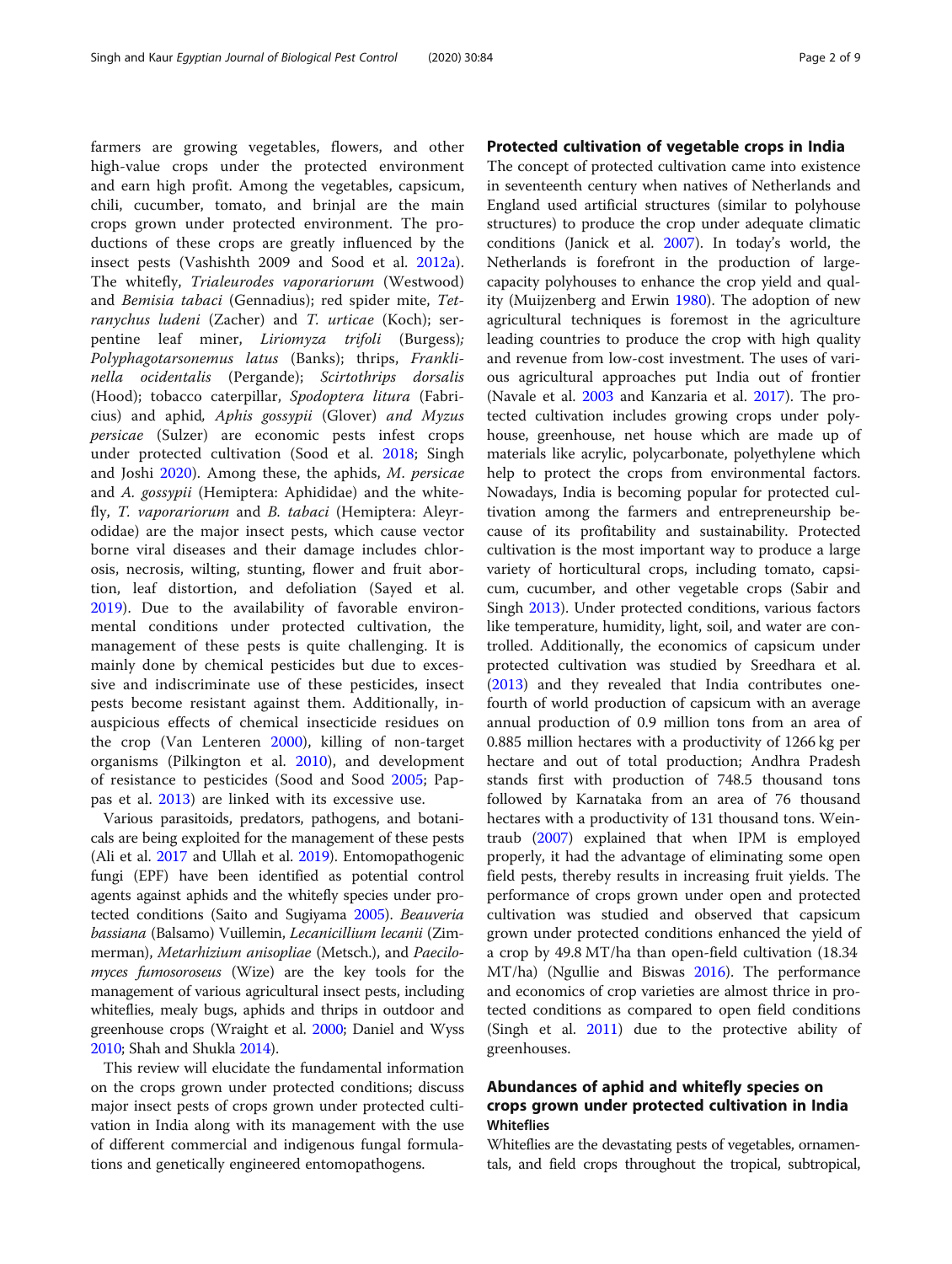<span id="page-2-0"></span>and temperate regions of the world. More than 1420 species of whiteflies associated with agricultural crops throughout the world. Among different species of whiteflies, B. tabaci being one of the most widely distributed pests found in tropical and subtropical regions of the world, where it infests over 600 different cultivated and wild plant species from 63 plant families (Oliveira et al. [2001](#page-7-0)). In India, B. tabaci was first recorded on cotton at Pusa (Bihar) in 1905 (Misra and Lamba [1929](#page-7-0)). Seventeen plant whitefly species belonging to widely separate families were reported in the Kalyani area of West Bengal. In Andhra Pradesh, B. tabaci was found to survive on 14 off-season hosts (Verma et al. [1989\)](#page-8-0). Later, (Arneja [2000](#page-6-0)) from Punjab reported B. tabaci from 16 different host plants comprising field crops, vegetables, and weeds. Konar during ([1997](#page-7-0)) also observed the three species of Aleyrodidae associated with Citrus reticulate (mandarin) orchards in the Darjeeling district of West Bengal. Whereas, in Lakshadweep (Dubey et al. [2004](#page-6-0)) reported the occurrence of 12 species of whiteflies representing 11 genera. From Himachal Pradesh, (Bhalla and Pawar [1977\)](#page-6-0) recorded 10 species of whiteflies belonging to 6 genera. Bemisia tabaci was recorded on crops such as Capsicum annum, Cucumis sativus, Lycopersican esculentum, Gerbera jamesonii, and Solanum melongena in different regions of India (Reddy and Kumar [2006;](#page-7-0) Sood and Sharma [2010;](#page-8-0) Ibrahim et al. [2011](#page-6-0); Kumar et al. [2017;](#page-7-0) and Padhi et al. [2017;](#page-7-0) Khanzada et al. [2018\)](#page-7-0) (Table 1). In India, the incidence of T. vaporariorum was recorded first at Thummantty in the Nilgiri hills of Tamil Nadu and Himachal Pradesh on crops such as potato, capsicum, tomato, and cucumber (David [1971;](#page-6-0) Sharma et al. [2006;](#page-7-0) Sood et al. [2006;](#page-8-0) Vashisth [2009;](#page-8-0) Sood et al. [2012b;](#page-8-0) Sood and David [2012\)](#page-8-0). So far, It has been reported on 120 host plants belonging to 38 plant families, mainly Solanaceae (15 species), Compositae (17 species), Labiatae (8 species), Acanthaceae (7 species), Leguminosae and Onagraceae (6 species each), and Malvaceae and Verbenaceae (5 species each) from different parts of India (Mohan et al. [1988](#page-7-0); Krishnan and David [1999,](#page-7-0) and Bakshi et al. [2003\)](#page-6-0).

The wide range of aleyrodid fauna, B. tabaci and T. vaporariorum has drawn the maximum attention due to

their wider host range and the losses incurred. Bemisia tabaci is distributed in the warmer regions Byrne and Bellows ([1991\)](#page-6-0) whereas T. vaporariorum is a serious pest in temperate region under glasshouses and field crops with summer region (Hill [1987](#page-6-0)). It is a serious pest in temperate regions under protected cultivation situations and in field crops where the summers are warm enough. It is considered as a "New World" species having distribution throughout Europe, parts of Africa, Asia, Australasia, North America, and South America (Hill [1987](#page-6-0)). Moreover, the infestation of greenhouse whitefly occurs in 249 host plants from 84 families of different crops and ornamental plants in temperate regions from six continents Russell ([1977](#page-7-0)). The whitefly breeds were found throughout the year and it completes 13 generations in a year under protected environment in India (Sood et al. [2014\)](#page-8-0). Adults of T. vaporariorum are tiny (1) mm long) snowy whiteflies with a covering of white waxy powder on wings. They are mostly found on the under surface of the leaves (Hill [1987](#page-6-0)). One hundred and fourteen virus species are transmitted by whiteflies (Aleyrodidae). Whiteflies, B. tabaci, and T. vaporariorum transmits 111 and 3 species, respectively. Of the whitefly-transmitted virus species, 90% belongs to the Begomovirus genus, 6% belongs to the Crinivirus genus, and the remaining 4% belongs to the Closterovirus, Ipomovirus, and Carlavirus genera (Jones [2003\)](#page-6-0). The host plants were found to have a pronounced effect on the selection, feeding, oviposition, and development of whitefly. Overall, the yield loss due to various insect pests ranged from 30-40% among different vegetable crops in India (Sharma et al. [2017](#page-7-0)). However, loss due to whitefly under protected conditions varies among different vegetables. In capsicum, whitefly, B. tabaci caused 13.60% yield loss (Singh H and Joshi N 2020) whereas, on cucumber plant yield loss was approximately 26% (Ghongade [2020\)](#page-6-0). Moreover, whitefly caused 54% yield loss in okra plant (Dhandapani et al. [2003](#page-6-0)). The development of the whitefly was seen higher on eggplant and cucumber, followed by tomato whereas slow on capsicum crop (Kamp and Lenteren [1981\)](#page-8-0). Research indicated

Table 1 List of aphid and whitefly species recorded under protected conditions in different regions of India

| <b>Species</b>                      | Host plants                                                                                             | l ocation                                                                 | Author and year                                                                                                                            |
|-------------------------------------|---------------------------------------------------------------------------------------------------------|---------------------------------------------------------------------------|--------------------------------------------------------------------------------------------------------------------------------------------|
| Aphis<br>gossypii                   | Capsicum annum, Cucumis sativus, and<br>Lycopersican esculentum                                         | Punjab, New Delhi                                                         | Kaur (2005), Ibrahim et al. (2011), Khanzada et al. (2018)                                                                                 |
| Myzus<br>persicae                   | Capsicum annum, Cucumis sativus, and<br>Gerbera jamesonii                                               | Punjab, Maharashtra, and<br>Himachal Pradesh                              | Singh et al. (2003), Singh et al. (2004), Gavkare et al<br>(2014), Ibrahim et al. (2011), Weintraub (2007), Javed<br>et al. (2019)         |
| Bemisia<br>tabaci                   | Capsicum annum, Cucumis sativus,<br>Lycopersican esculentum Gerbera jamesonii,<br>and Solanum melongena | Karnataka, Punjab, Himachal<br>Pradesh, Uttar Pradesh, and<br>West Bengal | Singh et al. (2003), Reddy and Kumar (2006), Ibrahim<br>et al. (2011), Khanzada et al. (2018), Kumar et al. (2017),<br>Padhi et al. (2017) |
| <b>Trialeurodes</b><br>vaporariorum | Capsicum annum, Cucumis sativus,<br>Lycopersican esculentum, and Gerbera<br>jamesonii                   | Tamil Nadu and Himachal<br>Pradesh                                        | Vashisth (2009), Sood et al. (2012), Sharma et al. 2006,<br>Chinniah et al. 2016                                                           |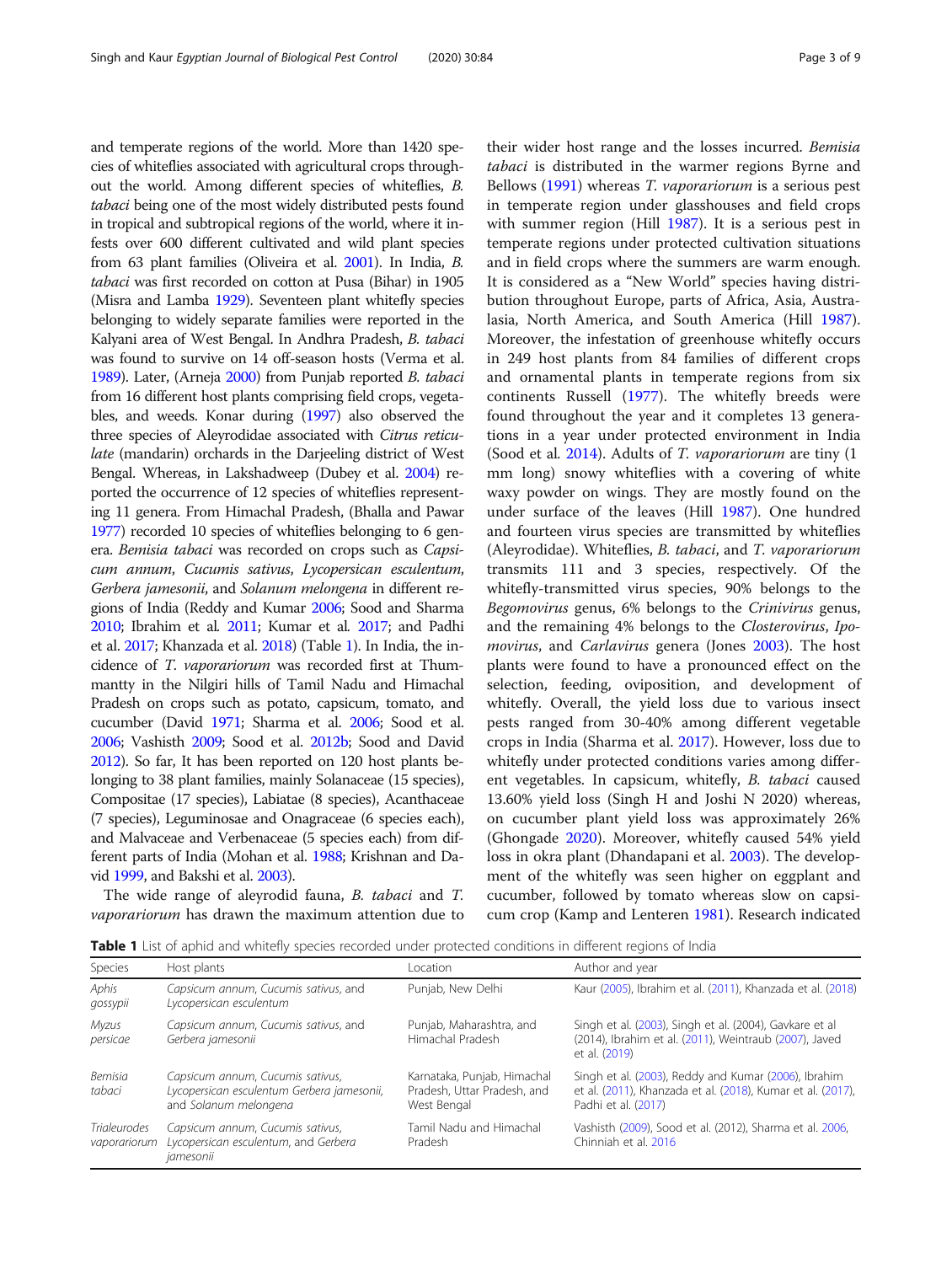that the whitefly prefers tobacco, cucumber, broad bean, and cowpea significantly more than paprika with more probing time on preferred hosts (Xu et al. [1994](#page-8-0)).

### Aphids

The aphid species, M. persicae and A. gossypii are the most damaging insect pests of crops grown under protected conditions across the world because of their ability to transmit viruses to the plants. Their damage includes chlorosis, necrosis, fruit abortion, and stunted growth (Perdikis et al. [2008](#page-7-0)). Myzus persicae caused 19.43% yield loss on vegetable crops under protected cultivation in India (Singh and Joshi [2020](#page-7-0)). However, on an average, damage caused by insect pests under protected conditions on various crops ranged from 15-37% (Dhandapani et al. [2003](#page-6-0); Rathee and Dalal [2018](#page-7-0)). Damage caused by aphid species on chili crops was recorded as 38.85% (Chinniah et al. [2016\)](#page-6-0). More than 500 species of M. persicae are known to kill various host plants all around the world. In India, M. persicae is recorded in various regions of Punjab, Himachal Pradesh, and Maharastra on crops capsicum, cucumber, tomato, and Gerbera ( Singh et al. 2004; Weintraub [2007;](#page-8-0) Vashisth [2009](#page-8-0); Ibrahim et al. [2011;](#page-6-0) Sood et al. 2012; Sabir et al. [2013](#page-7-0); Gavkare et al. [2014](#page-6-0); and Javed et al. [2019](#page-6-0)) (Table [1\)](#page-2-0). As reported by Vasicek et al. [\(2001\)](#page-8-0), among the most important pests of pepper (Capsicum annuum) crop in Argentina, the aphids stand out, of which M. persicae is the key pest, followed by Aphis solani and Macrosiphum euphorbiae. The glasshouse provides the best condition for the development of aphid population. Greenhouse crops are susceptible to infestation by no. of insects like aphid, whitefly, mites, and thrips that cause yield loss and crop damage. In India, capsicum is an important vegetable crop. Capsicum annum and C. frutescens, family Solanaceae are the two capsicum species extensively cultivated in tropic and sub tropic regions. The population dynamics of sucking pests and their correlation with weather on capsicum was studied and result showed an incidence of aphid A. gossypii on capsicum crop under protected conditions (Meena et al. [2013](#page-7-0)). Aphis gossypii is the most abundant in Punjab and New Delhi regions on Capsicum annum, Cucumis sativus, and Lycopersican esculentum (Singh et al. 2004; Kaur [2005](#page-7-0); Ibrahim et al. [2011](#page-6-0), and Nagamandla et al. [2017\)](#page-7-0) It was observed in West Bengal region along with other insect pests on tomato under protected conditions and cause various vector-borne diseases. It is observed that the majority of the aphids and whiteflies species are observed in the northern and southern regions of India.

### Biological control by entomopathogenic fungi

Entomopathogenic fungi (EPF) are bioinsecticides with an ability to infect and kill arthropods. They are isolated from the naturally occurring soil and arthropod carcasses (Behie and Bidochka [2014](#page-6-0); Litwin et al. [2020](#page-7-0)). These fungi belong to 6 fungal classes: Basidiomycota, Entomophtoromycota, Oomycetes, Chytridiomycota, Microsporidia, and Ascomycota. Until now, 238 species of Basidiomycota, 474 species of Entomophtoromycota, 12 species of Oomycetes, 65 species of Chytridiomycota, 339 species of Microsporidia, and 476 species Ascomycota were reported (Araujo and Hughes [2016](#page-6-0)). However, species of Ascomycota and Entomophtoromycota are more often in natural habitat. Metarhizium spp. (Metschnikoff) Sorokin are ubiquitous naturally occurring soil-inhabiting fungi (Meyling et al. [2011](#page-7-0)). In 1888, Elie Metchnikoff, a Russian microbiologist firstly discovered the EPF and named it as Metarhizium anisopliae. In 1965, Boverin, a Beauveria bassiana based mycoinsecticide was developed to control the Colorado potato beetle and codling moth (Litwin et al. [2020\)](#page-7-0). Verticillium lecanii (Zimmerman) Viégas (reclassified as Lecanicillium lecanii (Petch) Zare and Gams as an insect pathogen that is used commercially to control greenhouse pests (Cuthberston and Walter 2005).

Strains of entomopathogenic fungi are concentrated in the following orders: Hypocreales (various genera), Onygenales (Ascosphaera genus), Entomophthorales, and Neozygitales (Entomophthoromycota). Entomopathogens are the most important biological agents that can occur as epizootic or enzootic levels in their host populations (Mora et al. [2017\)](#page-7-0). Entomopathogens are being reported to control various crops insect pests. These EPF viz. Beauveria bassiana (Hypocreales: Cordycipitaceae), M. anisopliae (Hypocreales: Clavicipitaceae), Lecanicillium spp., (previously Verticillium lecanii (Hypocreales: Cordycipitaceae), and I. fumosorosea (Hypocreales: Clavicipitaceae) (previously Paecilomyces fumosoroseus) are reported to kill insect by nutritional deficiency, the release of adhesions (MAD1 and MAD2), secondary metabolites, tissue degradation, and release of toxins. The EPF contain cuticle degrading enzymes like protease; lipase and chitinase which degrade the insect cuticle, followed by penetration of fungal germ tube into insect body and thereby release of several mycotoxins such as Beauvericin, Beauverolides, Bassianolide to kill the insect (Gabarty et al. [2014;](#page-6-0) Skinner et al. [2014](#page-7-0); Lacey et al. [2015\)](#page-7-0). It has been reported that B. bassiana and M. robertsii provides plant with nitrogen during insect parasitization, thus encourages plant growth (Behie and Bidochka [2014\)](#page-6-0).

### Virulence of entomopathogenic fungi against whitefly

All biopesticides containing insect pathogen B. bassiana, V. *lecanii*, and *M. anisopliae* were found effective in reducing the pest population. But the organic products and mineral oils were comparatively less effective. Therefore, a study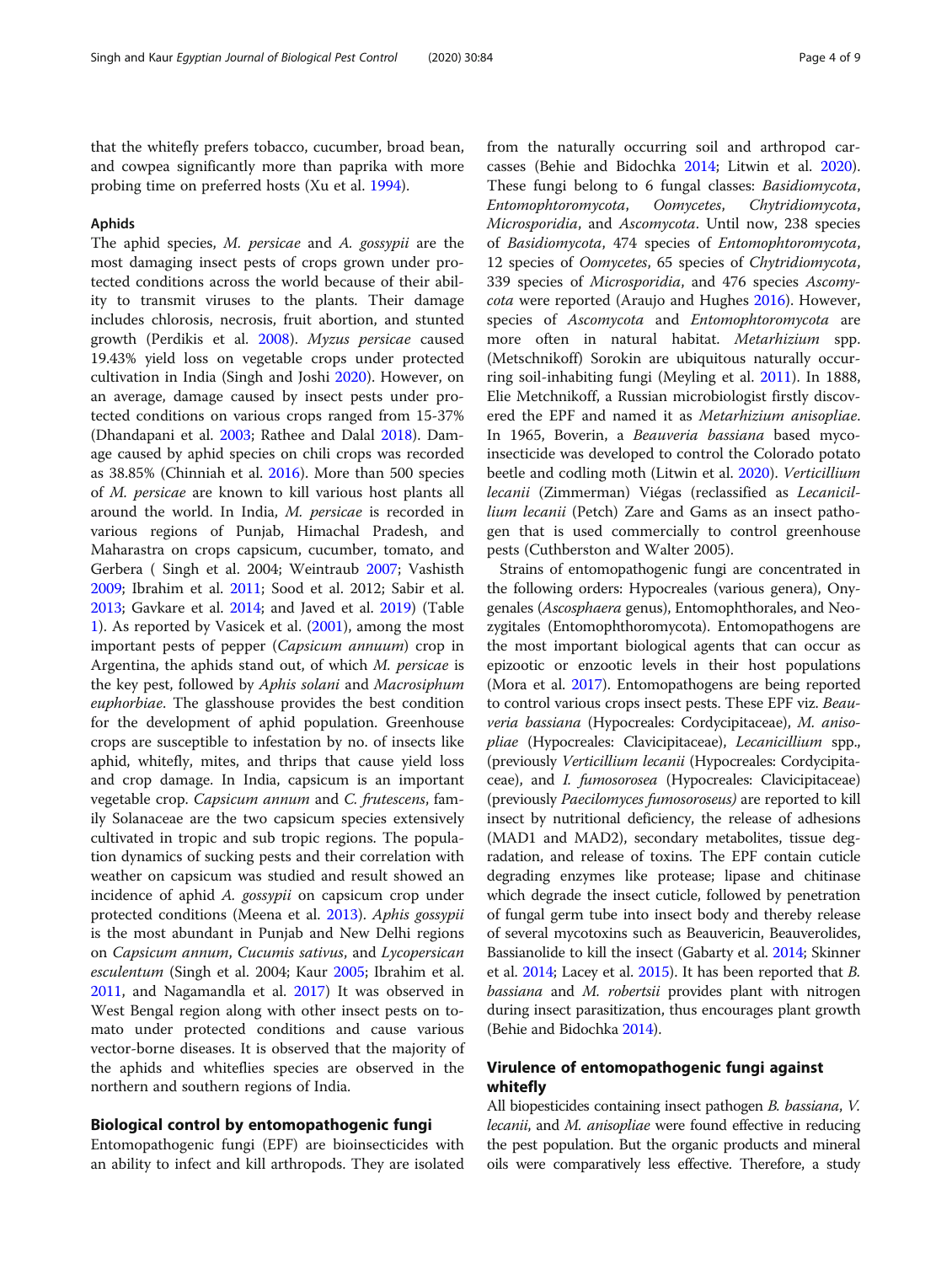<span id="page-4-0"></span>was conducted to evaluate EPF against B. tabaci and T. vaporariorum, and obtained result showed that L. lecanii was more effective against B. tabaci and T. vaporariorum causing 89.3 to 96 and 79.3 to 95.6% mortality, respectively under greenhouse conditions. In addition to this, the infectious and epizootic potential of P. fumosoroseus on the susceptibility of B. argentifolii were not affected by the host vegetable species of tomato (Vidal et al. [1998\)](#page-8-0). However, mortality was > 70%, the first week after treatment and increased further in the second week. Lecanicillium lecanii caused 86% mortality of B. tabaci on brinjal at 5 days after treatment (Phadke and Phadke [2000\)](#page-7-0). Besides this, B. bassiana and P. fumosoroseus have strong potential for microbial control of nymphal whiteflies infesting cucurbit crops (Wraight et al. [2000\)](#page-8-0). Thirty-five strains of L. lecanii originated from different hosts and geographical locations were tested as potential biocontrol agents against silver leaf whitefly, B. argentifolii (Gindin et al. [2000\)](#page-6-0). Pathogenicity of B. bassiana (strain GHA, lot TGAI 97-10-1) and P. fumosoroseus (strain 612, lot 940917) with conidial concentration of  $1.4 \times 10^{11}$  and  $1.8 \times 10^{11}$  conidia/ml were tested against the 3rd-instar nymphs of T. vaporariorum reared on cucumber and tomato plants. Nymphs were highly susceptible to infection by both fungi after a one-time application of conidia onto cucumber plants. In contrast, insects reared on tomato plants were significantly less susceptible to infection (Poprawski et al. [2000](#page-7-0)). The whitefly mycoinsecticide products based on L. lecanii, P. fumosoroseus, and B. bassiana have the capacity to suppress and in some instances, provide good control of whiteflies in both greenhouse and field crops. Development of methods and strategies to enhance mycoinsecticide efficacy has been attempted and primarily focus on initiating treatments against the early stages of the pest to prevent population build up, targeting

pest populations developing under moderate environmental conditions (e.g., during spring or fall growing seasons), selecting crops amenable to multiple, highly efficient spray applications and applying fungi asynchronously with incompatible fungicides (Faria and Wraight [2001](#page-6-0)). Pathogenicity of commercial EPF L. muscarium (Mycotal, Koppert Biological Systems Ltd, UK) was evaluated on sweet potato whitefly *B. tabaci* under laboratory and glasshouse cultivation and recorded that the application of L. muscarium against B. tabaci resulted in a significant increase in the mortality of *B. tabaci* under glasshouse cultivation and also no plant damage was recorded during the experiment (Cuthbertson and Walters [2005\)](#page-6-0). Furthermore, the EPF L. lecanii caused 26.6 to 76.6% mortality against T. vaporariorum 7 days post treatment when applied with the concentration of  $1 \times 10^7$  conidia/ml as reported by (Scorsetti et al. [2008\)](#page-7-0). The efficacy of different bio-pesticide was reported against whitefly B. tabaci on tomato plant and result showed that biopesticides viz. Bio Magic (91.64%), Mealikil (93.55%), and Biopower (88.91) were highly effective in killing the nymphal whitefly population over control after 3rd spray (Budha et al. [2015\)](#page-6-0). Some of the commercially available biopesticides are shown in Table 2. The most effective EPF that reduced the pest population were B. bassiana, V. lecanii, and M. anisopliae that was evaluated at three different concentrations (1 ×  $10^7$ ,  $1 \times 10^8$ , and  $1 \times 10^9$  spores/ml) against *B. tabaci* in laboratory and field cultivation, respectively (Abdel-Rahim and Ahmed [2017\)](#page-6-0). They reported that the highest concentration  $(1 \times 10^9 \text{ spores/ml})$  of the 3 EPF was highly toxic to adults of B. tabaci than the others. Under field cultivation also highest concentration  $(1 \times 10^9$  spores/ml) of *V. lecanii* was the best in managing the adult whitefly population.

Table 2 Commercial bioformulations for the management of aphid and whitefly species under protected conditions in India

| Active ingredient and concentration                                               | Brand<br>name  | Target pests                                          | Crops                                     | Manufacturer                                     |
|-----------------------------------------------------------------------------------|----------------|-------------------------------------------------------|-------------------------------------------|--------------------------------------------------|
| Beauveria bassiana 1.50% [1 $\times$ 10 <sup>8</sup> CFU/<br>ml]                  | Bio-Power      | Aphids, whiteflies, mites, and<br>thrips              | Cabbage, Capsicum,<br>Tomato              | T. Stanes and Company<br>Limited, India          |
| Lecanicillium lecanii 1.50% $[1 \times 10^8$ CFU/<br>ml]                          | Bio-Catch      | Whiteflies, aphids, mealybugs                         | Several crops                             | T. Stanes and Company<br>Limited, India          |
| Metarhizium anisopliae 1.50% $[1 \times 10^8]$<br>CFU/mll                         | Bio-Magic      | Borer, termites, leaf hoppers, and<br>aphids          | Rice, Capsicum                            | T. Stanes and Company<br>Limited, India          |
| Beauveria bassiana 2.0% strain IPL/BB/MI/<br>01 $[2 \times 10^8 \text{ CFU/ml}]$  | Daman          | Sucking pests, caterpillars                           | Greenhouse crops                          | International Panaacea<br>Limited, India         |
| Verticillium lecanii 2.0% strain IPL/VL/05 [2<br>$\times$ 10 <sup>8</sup> CFU/ml] | Varunastra     | Whiteflies, aphids, thrips, and<br>scale insects      | Capsicum, cucumber,<br>tomato and brinjal | International Panaacea<br>Limited, India         |
| Metarhizium anisopliae 1.0% strain IPL/KC/<br>44 $[1 \times 10^8$ CFU/g]          | Kalichakra     | Beetles, grasshoppers, and<br>aphids                  | All crops                                 | International Panaacea<br>Limited, India         |
| Beauveria bassiana strain 63428-82-0 [1 ×<br>$10^9$ CFU/g]                        | <b>Biosoft</b> | Sucking pests                                         | Capsicum, cabbage, cotton                 | Agriland Biotech Limited,<br>India               |
| Beauveria bassiana NCIM/1216 ATCC<br>26851 $[1 \times 10^8$ CFU/mll               | Racer          | Spodoptera litura, caterpillars,<br>mealybugs, aphids | Several horticultural crops               | Agrilife Biosolutions for soil<br>& crops, India |

Data source: (Ramanujam et al. [2014;](#page-7-0) Chinniah et al. [2016;](#page-6-0) Mascarin and Jaronski [2016](#page-7-0) and Ruiu L [2018;](#page-7-0) Singh and Joshi [2020](#page-7-0))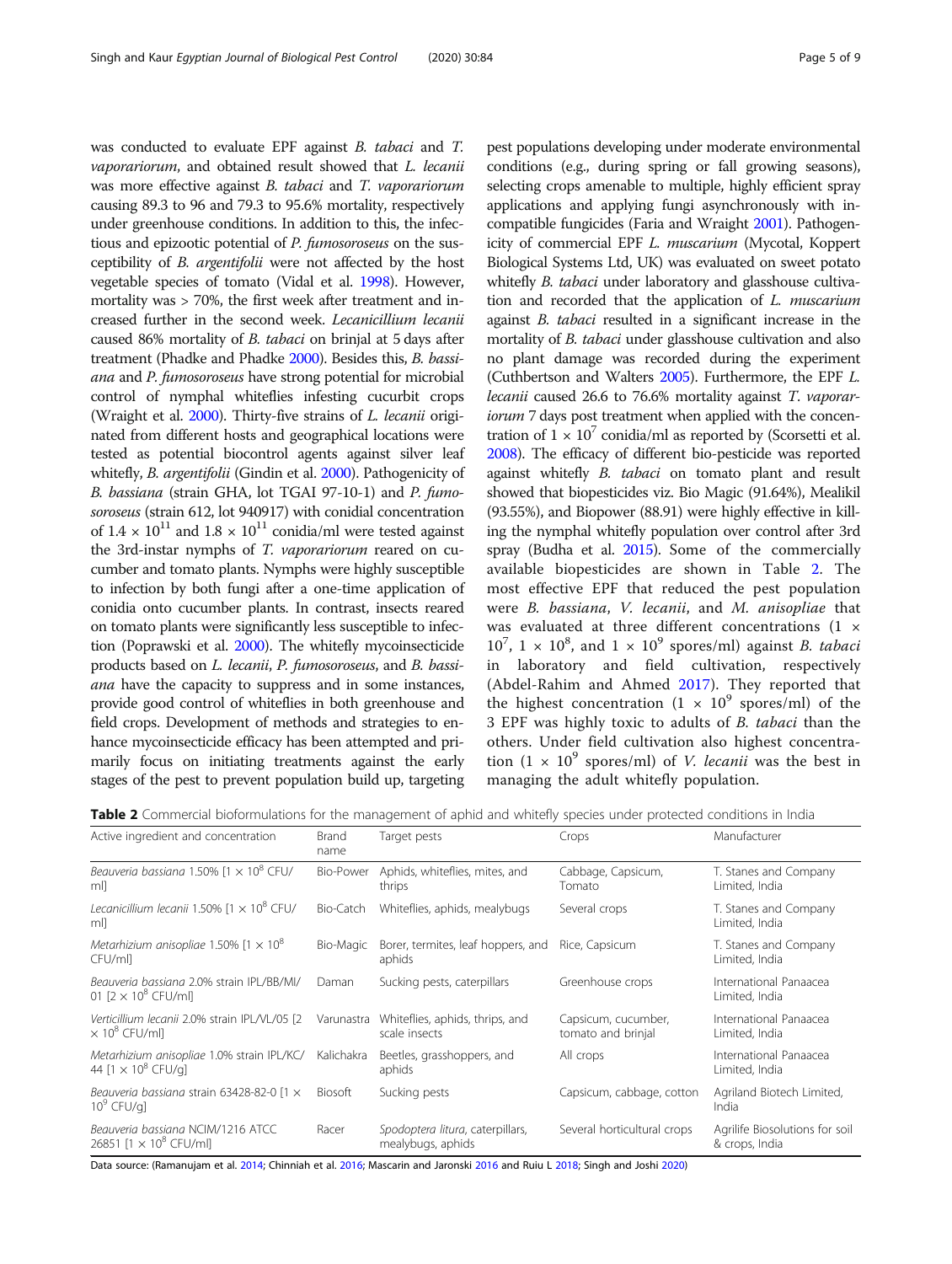## Virulence of entomopathogenic fungi against aphid

Twelve different strains of EPF, viz., L. lecanii, P. farinosus, B. bassiana, M. anisopliae, Cordyceps scarabaeicola, and Nomuraea rileyi (Hypocreales: Clavicipitaceae) were evaluated against aphids on cabbage and cucumber crops grown under greenhouse conditions. Among these EPF's, L. lecanii 41185 strain was highly virulent than all other strains against M. persicae and A. gossypii because it germinates and grew well under a wide range of temperature and humidity as reported by Vu et al. [\(2007](#page-8-0)). Beauveria bassiana was used for the control of M. persicae on cabbage and it caused 76-83% mortality in 4 weeks after spray (Filho et al. [2011\)](#page-6-0). While native isolate of B. bassiana caused 100% mortality 7 days post treatment against M. persicae (Ibrahim et al. [2011](#page-6-0)). Aphids are the most destructive pests in crop production such as pepper and cucumber (Kim et al. [2013\)](#page-7-0). They conducted a bioassay with 47 fungal culture filtrates (three isolates of Isaria spp., and Lecanicillium spp., 20 isolates of B. bassiana and 20 isolates of Cordeceps spp.) in order to evaluate the potential of secondary metabolites produced by entomopathogenic fungi for aphid control. Among 47 culture filtrates cultured potato dextrose broth, filtrate of B. bassiana Bb08 at 1 ml concentration showed the highest mortality (78%) against green peach aphid 3 days post treatment. Filtrate of Bb08 cultured in Adamek's medium showed a toxicity of 100% to 3rd instar nymphs of the aphid compared with 7 other filtrates cultured in different broths and results indicated that the fungal culture fluid or culture filtrate of B. bassiana Bb08 cultured in Adamek's medium had potential for development as a mycopesticide for aphid control. Interestingly, among different tested conidial bioformulation against A. gossypii and M. persicae, maximum percent reduction was found by B. bassiana isolate JW-1with 98-100% mortality (Jandricic et al. [2014](#page-6-0)). Additionally, it was observed that 2 strains of B. bassiana and 1 strain of L. lecanii against M. persicae caused maximum mortality after 10 days post treatment with maximum of 95% and minimum of 87% with B. bassiana and L. lecanii, respectively (Nazir et al. [2019](#page-7-0)). Reseach studies on the effect of EPF showed that mortality caused by L. lecanii formulation is significantly better than M. anisopliae and B. bassiana against M. persicae and A. gossypii under laboratory and greenhouse cultivations. Four procured native isolates of B. bassiana, M. anisopliae, L. lecanii, and Chaetomium globosum and recorded for efficacy against the aphids M. persicae and A. gossypii and results showed that L. lecanii showed higher mortality than all 3 isolates against M. persicae and A. gossypii under laboratory as well as under greenhouse cultivations, when applied at the concentration of  $1 \times 10^8$  conidia/ml (Mohammed et al. [2018](#page-7-0)). Beauveria bassiana and L. lecanii were more virulent entomopathogens for the management of M. persicae (Javed et al. [2019\)](#page-6-0).

### Increased virulence by genetically engineered methods

The release of the cuticle enzyme was low during the initial penetration t and high during the degradation of pro-tein (St. Leger et al. [1996](#page-8-0)). Beauveria bassiana and M. anisopliae caused infection against insect pests through their cuticle by release of cuticle degrading enzymes.

By the use of phage display technology, hydrophobins were isolated from the culture of B. bassiana. Furthermore, cDNA library was built up by using RNA, in the presence of insect pests. Hydrophobins appears should be selectively enriched by melibiose agarose beads, which further yield two  $(hyd \ 1$  and  $hyd \ 2)$  different hydrobhobin proteins. Results revealed that hyd 1 gene expressed well in aerial conidia, in vitro blastospores, submerged conidia, and cells sporulating on chitin and insect cuticle in contrast to hyd 2 gene (Cho et al. [2007](#page-6-0)). Additionally, modification of cuticle degrading and adhesion toxin intestinespecific virulence factor (Vip3Aa1) into B. bassiana isolate BbV28 in the cabbage transgenic plant against S. litura aids in digestion in the cytoplasm of insect after 18 to 36 h of conidial infection (Qin et al. [2010\)](#page-7-0).

Systematically disruption of Cag8 gene is one of the alternative ways to increase the expression of gene Mrku70 (Xu et al. [2014](#page-8-0)) that helps to increase the pathogenicity of M. robertsii ARSEF2575 by 93% as compared to wild type (7%). Insect cuticle is mainly composed of chitin fibrils, to penetrate this barrier fungus produce chitin degrading enzyme such as proteases and chitinases (Zhao et al. [2016](#page-8-0)). Over expression of Pr1A enzyme in M. robertsii and CDEP1 Bbchit1 in B. bassiana can lead to increase the virulence of these fungi against major crop pests. Genes along with metabolic pathways to increase the virulence are described in Table 3.

### Conclusion

Protected cultivation or greenhouse cultivations would be the modern approach to produce vegetable crops qualitatively and quantitatively in India. Due to the availability of favorable environmental conditions, various insect pests cause acute to severe crop damages under

**Table 3** Modified genes along with their metabolic pathways to increase the pathogenicity

| Modified genes | Metabolic pathway           | Fungal species        |  |
|----------------|-----------------------------|-----------------------|--|
| Pr 1A          | Protease                    | Metarhizium robertsii |  |
| CDFP 1         | Subtilism-like protease     | Beauveria bassiana    |  |
| Bhchit 1       | Chitinase                   | Beauveria bassiana    |  |
| Mr-Npc 2a      | Sterol carrier              | Metarhizium robertsii |  |
| ATM 1          | Trehalase                   | Metarhizium acridium  |  |
| <b>BbBarA</b>  | Benzoguinone oxidoreductase | Beauveria bassiana    |  |

Data source (Zhao et al. [2016](#page-8-0) and Romeis et al. [2019\)](#page-7-0)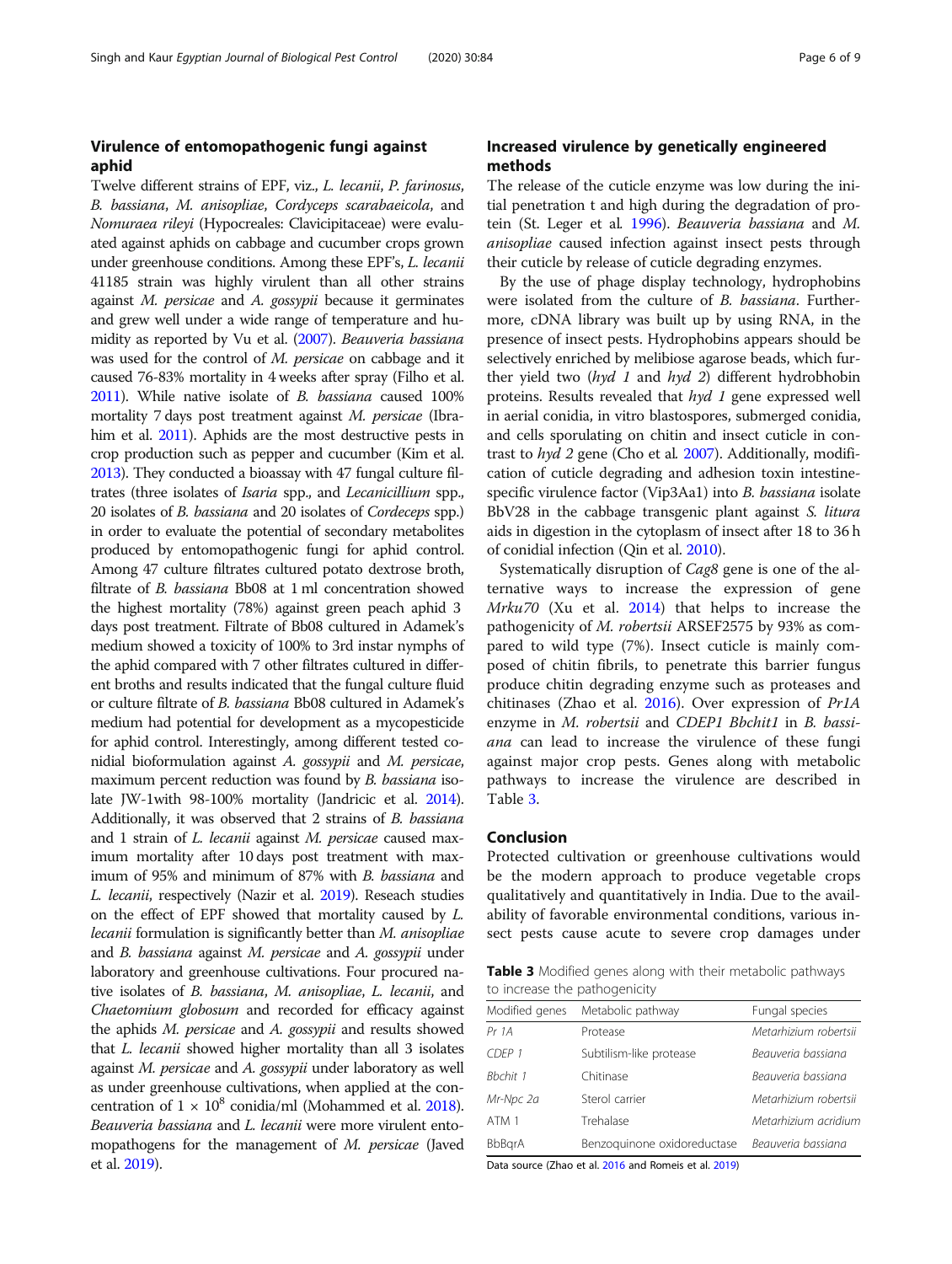<span id="page-6-0"></span>protected cultivations. Aphids and whiteflies are the major insect pests of crops grown under protected cultivations. The use of entomopathogenic fungi (EPF) is one of the alternatives to control various insect pests in India over a few decades. In the future, some novel techniques are required to increase the efficiency of various entomopathogens. Techniques like genetically engineering and cDNA probe will be one of the appropriate ones to decrease pest resistance. These techniques are well adopted by countries like the USA, China, and European countries but its use is limited in India and need to be improved in the near future.

#### Abbreviations

EPF: Entomopathogenic fungi; GE: Genetically engineered; IPM: Integrated pest management; CFU: Colony forming unit

#### Acknowledgements

Authors are thankful to Dr. Neelam Joshi, Principal Microbiologist, Department of Entomology, Punjab Agricultural University, Ludhiana for his valuable suggestions during the present study.

#### Authors' contributions

The first author, H S collected the information mentioned in the tables from different sources, edited the paper and remove errors and grammatical mistakes, and written the manuscript. T K prepared Table [2](#page-4-0) and topic with heading increase virulence by genetically engineered methods and made necessary corrections. All authors read and approved the final manuscript.

#### Funding

Not applicable

#### Availability of data and materials

Data collected from different sources during this study are included in this article.

Ethics approval and consent to participate Not applicable

#### Consent for publication

Not applicable

#### Competing interests

The authors declare that they have no competing interests.

#### Author details

<sup>1</sup>Department of Microbiology, Punjab Agricultural University, Ludhiana 141004, India. <sup>2</sup>B. tech (Biotechnology), Sri Guru Granth Sahib World University, Sahib, Fatehgarh 140407, India.

### Received: 22 May 2020 Accepted: 23 June 2020 Published online: 06 July 2020

#### References

- Abdel-Rahim MA, Lamya Ahmed AK (2017) Virulence of three entomopathogenic fungi against whitefly, Bemisia tabaci (Gennadius) (Hemiptera: Aleyrodidae) in tomato crop. J Entomol 14:155–159
- Ali S, Ullah MI, Arshad M, Iftikhar Y, Saqib M, Afzal M (2017) Effect of botanicals and synthetic insecticides on Pieris brassicae (L., 1758) (Lepidoptera: Pieridae). Turkish J Entomol 41(3):275–284
- Araujo JPM, Hughes DP (2016) Diversity of entomopathogenic fungi which groups conquered the insect body? In: Lovett B, Leger RJS (eds) Advances in genetics, vol 94. Elsevier, Amsterdam, pp 1–39. [https://doi.org/10.1016/bs.](https://doi.org/10.1016/bs.adgen.2016.01.001) [adgen.2016.01.001](https://doi.org/10.1016/bs.adgen.2016.01.001)
- Arneja AK (2000) Biology of whitefly, Bemisia tabaci (Gennadius) on American cotton. Punjab Agricultural University, Ludhiana, India, M.Sc. thesis
- Bakshi AK, Chauhan U, Sharma KC, Gupta YC (2003) Host range of the greenhouse whitefly T. vaporariorum (Westwood) (Homoptera: Aleyrodidae) in mid-hill regions of Himachal Pradesh. Insect Environ 9:55–56
- Behie SW, Bidochka MJ (2014) Ubiquity of insect-derived nitrogen transfer to plants by endophytic insect-pathogenic fungi: an additional branch of the soil nitrogen cycle. Appl Environ Microbiol 80:1553–1560
- Bhalla O P and Pawar A D (1977) A survey study of insect and non-insect pests of economic importance in Himachal Pradesh. Tiku and Tiku, Kitab Mahal, 192-D. N. Road, Bombay400 001(India).
- Budha PB, Sharma M, Pradhan SB (2015) Efficacy test of bio-pesticides against tobacco whitefly Bemisia tabaci (Gennadius, 1889) on tomato plants in Nepal. J Inst Sci Tech 20(2):11–17
- Byrne DN, Bellows TS (1991) Whitefly biology. Annu Rev Entomol 36:431–457
- Chinniah C, Ravikumar A, Kalyanasundaram M, Parthiban P (2016) Management of sucking pests, by integration of organic sources of amendments and foliar application of entomopathogenic fungi on chili. J Biopest 9(1):34–40
- Cho EM, Kirkland BH, Holder DJ, Keyhani NO (2007) Phage display cDNA cloning and expression analysis of hydrophobins from the entomopathogenic fungus Beauveria (Cordyceps) bassiana. Microbiol 153:3438–3447
- Choudhary AK (2016) Scaling-up of protected cultivation in Himachal Pradesh, India. Curr Sci 111:272–277
- Cuthbertson AGS, Walters KFA (2005) Pathogenicity of the entomopathogenic fungus, Lecanicillium muscarium, against the sweet potato whitefly Bemisia tabaci under laboratory and glasshouse cultivation. Mycopathologia 160:315– 319
- Daniel C, Wyss E (2010) Field applications of Beauveria bassiana to control the European cherry fruit fly Rhogoletis cerasi. J Appl Entomol 134:9–10
- David BV (1971) Studies on south Indian aleyrodidae. Tamil Nadu Agricultural University, Coimbatore, India, Ph.D. dissertation
- Dhandapani N, Shelkar UR, Murugan M (2003) Bio-intensive pest management (BIPM) in major vegetable crops. J Food Agric Environ 1(2):333–339
- Dubey AK, Regu K, Sundararaj R (2004) Aleyrodid (Hemiptera: Aleyrodidae) fauna of the Lakshadweep, India. Entomon 29:279–286
- Fariaa M, Wraight SP (2001) Biological control of Bemisia tabaci with fungi. Crop Prot 20:767–778
- Filho MM, Oliveira S, Liz RD, Faria M (2011) Cage and field assessments of Beauveria bassiana- based Mycoinsecticides for Myzus persicae Sulzer (Hemiptera: Aphididae) control in cabbage. Neotrop Entomol 40(4):470–476
- Gabarty A, Salem HM, Fouda MA, Abas AA, Ibrahim AA (2014) Pathogenicity induced by the entomopathogenic fungi Beauveria bassiana and Metarhizium anisopliae in Agrotis ipsilon (Hufn.). J Rad Res Appl Sci 7(1):95– 100
- Gavkare O, Surjeet K, Yuvraj S, Bhopale SP (2014) Abundance of the Myzus persicae (Sulzer) under protected environment in Himachal Pradesh, India. J Ind Pollut Control 30(2):285–287
- Ghongade DS (2020) Population abundance and management of whitefly and red spider mite on parthenocarpic cucumber grown under protected conditions. Punjab Agricultural University, Dissertation
- Gindin G, Geschtovt NU, Raccah B, Barash I (2000) Pathogenicity of Verticillium lecanii to different developmental stages of the silverleaf whitefly, Bemisia argentifolii. Phytoparasitica 28:229–239
- Hill D S (1987) Agricultural insect pests of temperate regions and their control. pp 654-59, Cambridge University Press, London, UK.
- Ibrahim L, Hamieh A, Ghanem H, Ibrahim SK (2011) Pathogenicity of entomopathogenic fungi from Lebanese soils against aphid, whitefly and non-target beneficial insects. Int J Agr Sci 3(3):156–164
- Jandricic SE, Filotas MM, Sanderson JP, Wraight SP (2014) Pathogenicity of conidia-based preparations of entomopathogenic fungi against the greenhouse pest aphids Myzus persicae, Aphis gossypii, and Aulacorthum solani (Hemiptera: Aphididae). J Invertebr Pathol 118:34–46
- Janick J, Paris HS, Parrish DC (2007) The cucurbits of Mediterranean antiquity: identification of taxa from ancient images and descriptions. Annuals of Botany. 100:1441–1457
- Javed K, Javed H, Mukhtar T, Qiu D (2019) Pathogenicity of some entomopathogenic fungal strains to green peach aphid, Myzus persicae Sulzer (Homoptera: Aphididae). Egypt J Biol Pest Control. 29(92):1–7
- Jones DR (2003) Plant viruses transmitted by whiteflies. European J Plant Pathol 109:195–219
- Kanzaria DR, Patel HN, Vaghasia M, Malam VR, Chitroda RL, Barad HR, Halepotara F, Solanki M (2017) Capsicum and tomato production potentials under protected conditions. Trends in Biosciences 10(15):2612–2614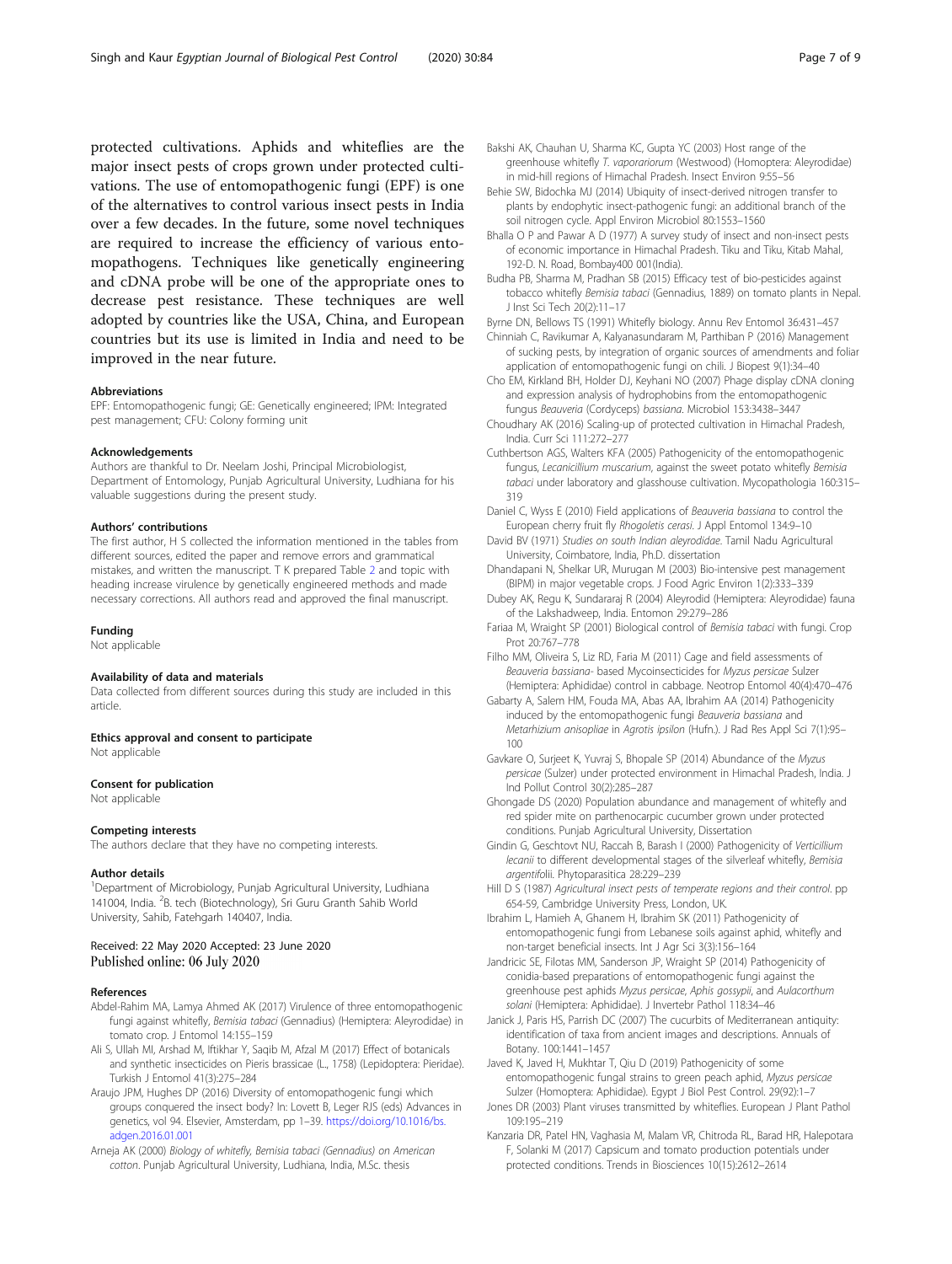- <span id="page-7-0"></span>Khanzada KK, Khanzada B, Chandio RH, Sipio FA, Jat MI (2018) Evaluation of insecticides against insect-pests on chilies. Capsicum annum L. and their management. Int J Zool Stud 3(5):12–15
- Kim JJ, Jeong G, Han JH, Lee S (2013) Biological control of aphid using fungal culture and culture filtrates of Beauveria bassiana. Mycobiology 41(4):221–224
- Konar A (1997) Incidence pattern of whiteflies on orange, Citrus reticulata Blanco in different orchards of Darjeeling District, West Bengal. Environment and Ecology. 15(4):797–799
- Krishnan B, David BV (1999) Occurrence of greenhouse whitefly, Trialeurodes vaporariorum Westwood on the Nilgiris, India. J Appl Zool Res 3:201
- Kumar A, Sachan SK, Kumar S, Kumar P (2017) Efficacy of some novel insecticides against whitefly (Bemisia tabaci Gennadius) in Brinjal. J Entomol Zool Stud 5(3):424–427
- Lacey LA, Grzywacz D, Shapiro-Ilan DI et al (2015) Insect pathogens as biological control agents: back to the future. J Invertebr Pathol 132:1–41. [https://doi.](https://doi.org/10.1016/j.jip) [org/10.1016/j.jip](https://doi.org/10.1016/j.jip).2015.07.009
- Litwin A, Nowak M, Rozalska S (2020) Entomopathogenic fungi: unconventional applications. Rev Environ Sci Biotechnol 19:23–42. [https://doi.org/10.1007/](https://doi.org/10.1007/s11157-020-09525-1) [s11157-020-09525-1](https://doi.org/10.1007/s11157-020-09525-1)
- Mascarin GM, Jaronski ST (2016) The production and uses of Beauveria bassiana as a microbial insecticide. World J Microbiol Biotech 32(11):1–26
- Meena RS, Ameta OP, Meena BL (2013) Population dynamics of sucking pest and their correlation with weather parameters in chili Capsicum annum L. J Life Sci 8(1):177–180
- Meyling NV, Kristensen KT, Eilenberg J (2011) Below- and aboveground abundance and distribution of fungal entomopathogens in experimental conventional and organic cropping systems. Biol Control 59:180–186
- Misra CS, Lamba KS (1929) The cotton whitefly (Bemisia gossypi perda n. sp.). Bull Agric Res 196:7
- Mohammed AA, Kadhim JH, Kamaluddin ZNA (2018) Selection of highly virulent entomopathogenic fungal isolates to control the greenhouse aphid species in Iraq. Egypt J Biol Pest Control 28(71):1–7
- Mohan L, Thangaraju D, Mohanasundaram M, Jayaraj S (1988) Outbreak of the greenhouse whitefly, Trialeurodes vaporariorum (Westwood) in the Nilgiris. Madras Agric J 75:368–370
- Mora MAE, Castilho AMC, Fraga ME (2017) Classification and infection mechanism of entomopathogenic fungi. Arq Inst Biol 84:1–10
- Muijzenberg VD, Ervin WB (1980) A history of Greenhouses. Institute for Agricultural Engineering, Wageningen, Netherland
- Nagamandla RS, Jha S, Latha NS (2017) Insect pests of tomato and their weather relations under open and cover cultivation. Int J Curr Microbiol Sci 6(9):368– 375
- Navale AV, Nandagude S B, Pawar A G, Ghodke H M and Bhosale A D (2003) Comparative study of capsicum skirting and top covering effect in low cost greenhouse. In Proc. All India Sem. Potential Prospects for Protective Cultivation Institute of Engineers, Ahmednagar, December 12-13, 2003 p.97.
- Nazir T, Basit A, Hanan A, Majeed MZ, Qiu D (2019) In vitro pathogenicity of some entomopathogenic fungal strains against green peach aphid Myzus persicae (Homoptera: Aphididae). Agron 9(7):1–12
- Ngullie R, Biswas PK (2016) Performance of capsicum under protected and open field cultivation under Mokokchung district of Nagaland. J Crop Improv 7(2): 197–200
- Oliveira M, Henneberry T, Anderson P (2001) History, current status and collaborative research projects for Bemisia tabaci. Crop Prot 20:709–723
- Padhi GK, Labani M, Chattopadhyay A, Samanta A (2017) Population dynamics of whitefly (Bemisia tabaci Genn.) in chilli and screening of genotypes against chili leaf curl virus. J Entomol Zool Stud 5(5):104–107
- Pappas ML, Migkou F, Broufas GD (2013) Incidence of resistance to neonicotinoid insecticides in greenhouse populations of the whitefly, Trialeurodes vaporariorum (Hemiptera: Aleyrodidae) from Greece. Appl Entomol Zool 48: 373–378
- Pekkeriet EJ, Henten EJ, Campen JB (2015) Contribution of innovative technologies to new developments in horticulture. Acta Hortic 1099:45–54
- Perdikis D, Kapaxidi E, Papadoulis G (2008) Biological control of insect and mite pests in greenhouse solanaceous crops. European J Plant Sci Biotech 2:125– 144

Phadke AD, Phadke B (2000) Evaluation of verti-guard along with conventional and non-conventional insecticides and repellents for control of brinjal whitefly, Bemisia tabaci. Pestology 24:28–31

- Pilkington LJ, Messelink G, van Lenteren JC, Mottee KL (2010) Protected biological control: biological pest management in the greenhouse industry. Biol Control 52:216–220
- Poprawski TJ, Greenberg SM, Ciomperlik MA (2000) Effect of host plant on Beauveria bassiana and Paecilomyces fumosoroseus-induced mortality of Trialeurodes vaporariorum (Homoptera: Aleyrodidae). Environ Entomol 29: 1048–1053
- Qin Y, Ying SH, Chen Y, Shen ZC, Feng MG (2010) Integration of insecticidal protein Vip3Aa1 into Beauveria bassiana enhances fungal virulence to Spodoptera litura larvae by cuticle and Per Os infection. Appl Environ Microbiol. 76(14):4611–4618
- Ramanujam B, Rangeshwaran R, Sivakmar G, Mohan M, Yandigeri MS (2014) Management of insect pests by microorganisms. Proc Indian Natn Sci Acad 80(2):455–471
- Rathee M, Dalal P (2018) Emerging insect pests in Indian agriculture. Indian J Entomol 80(2):267–281
- Reddy SGE, Kumar NKK (2006) Integrated management of the yellow mite, Polyphagotarsonemus latus (Banks), on sweet pepper grown under polyhouse. J Hortic Sci 1(2):120–123
- Romeis J, Naranjo SE, Meissle M, Sheltom AM (2019) Genetically engineered crops help support conservative biological control. Biol Cont 130:136–154
- Ruiu L (2018) Microbial biopesticides in agroecosystems. Agron 8(235):1–12 Russell LM (1977) Hosts and distribution of the greenhouse whitefly, Trialeurodes vaporariorum (Westwood), (Hemiptera: Homoptera·Aleyrodidae). Cooperative
- Plant Pest Report 2:449–458 Sabir N, Singh B (2013) Protected cultivation of vegetables in global arena: a
- review. Indian J Agric Sci 83:123–135
- Sabir N, Sumitha R, Deka S, Bhat M N, Tanwar R K, Singh B A and Chaudhry R (2013) Survey of protected cultivation in major states of India with special reference to pest situations. In: Souvenir and Abstracts, National Seminar on Advances in Protected Cultivation. p 116. Indian Society for Protected Cultivation, New Delhi.
- Saito T and Sugiyama (2005) Pathogenicity of three Japanese strains of entomopathogenic fungi against the silverleaf whitefly, Bemisia argentifolii. Appl Entomol Zool 40(1): 169-172.
- Sayed SM, Ali EF, Al-Otaibi SS (2019) Efficacy of indigenous entomopathogenic fungus, Beauveria bassiana (Balsamo) Vuillemin, isolates against the rose aphid, Macrosiphum rosae L. (Hemiptera: Aphididae) in rose production. Egypt J Biol Pest Control 29(19):1–7
- Scorsetti A C, Humber R A, Gregorio C D, Lo´pezLastra C C (2008) New records of entomopathogenic fungi infecting Bemisia tabaci and Trialeurodes vaporariorum, pests of horticultural crops, in Argentina. Biocontrol 53:787– 796.
- Senthilkumar S, Ashok KR, Chinnadurai M, Ramanathan SP (2018) An economic analysis of capsicum production under protected cultivation in North West Region of Tamil Nadu, India. Int J Curr Microbiol Appl Sci 7(6):2276–2283
- Shah DR, Shukla A (2014) Seasonal incidence of spider mite, Tetranychus urticae (Koch) (Tetranychidae: Acari) on gerbera (Gerbera jamesonii) under polyhouse conditions. Pest Manag Hort Ecosyst 20:26–29
- Sharma GD, Devi N, Raj D (2006) Monitoring of greenhouse whitefly, Trialeurodes vaporariorum (Westwood) through yellow pan traps and relationship of adult activity with whitefly population on tomato in Himachal Pradesh. Insect Environ. 12(2):85–88
- Sharma S, Kooner R, Arora R (2017) Insect pests and crop losses. Breeding Insect Resistant Crops for Sustainable Agriculture. [https://doi.org/10.1007/978-981-10-](https://doi.org/10.1007/978-981-10-6056-4_2) [6056-4\\_2](https://doi.org/10.1007/978-981-10-6056-4_2)
- Singh A K, Gupta M J and Shrivastva R (2003) Effect of polyhouse on insect-pest incidence, fruit quality and production of vegetable and fruit crops. Proc Frontier Areas of Entomological Research Symp. Pp 163-62. Indian Agricultural Research Institute, New Delhi.
- Singh AK, Singh B, Gupta R (2011) Performance of sweet pepper (Capsicum annum) varities and economics under protected and open field cultivation in Uttarakhand. Indian J Agr Sci 81(10):973–995
- Singh B (2013) Protected cultivation in India: challenges and strategies. Curr Hortic 1:3–6
- Singh H, Joshi N (2020) Management of the aphid, Myzus persicae (Sulzer) and the whitefly, Bemisia tabaci (Gennadius), using biorational on capsicum under protected cultivation in India. Egypt J Biol Pest Control 30:1–9. [https://](https://doi.org/10.1186/s41938-020-00266-5) [doi.org/10.1186/s41938-020-00266-5](https://doi.org/10.1186/s41938-020-00266-5)
- Skinner M, Parker BL, Kim JS (2014) Role of entomopathogenic fungi. In: Abrol DP (ed) Integrated pest management. Academic Press, Cambridge, pp 169–191